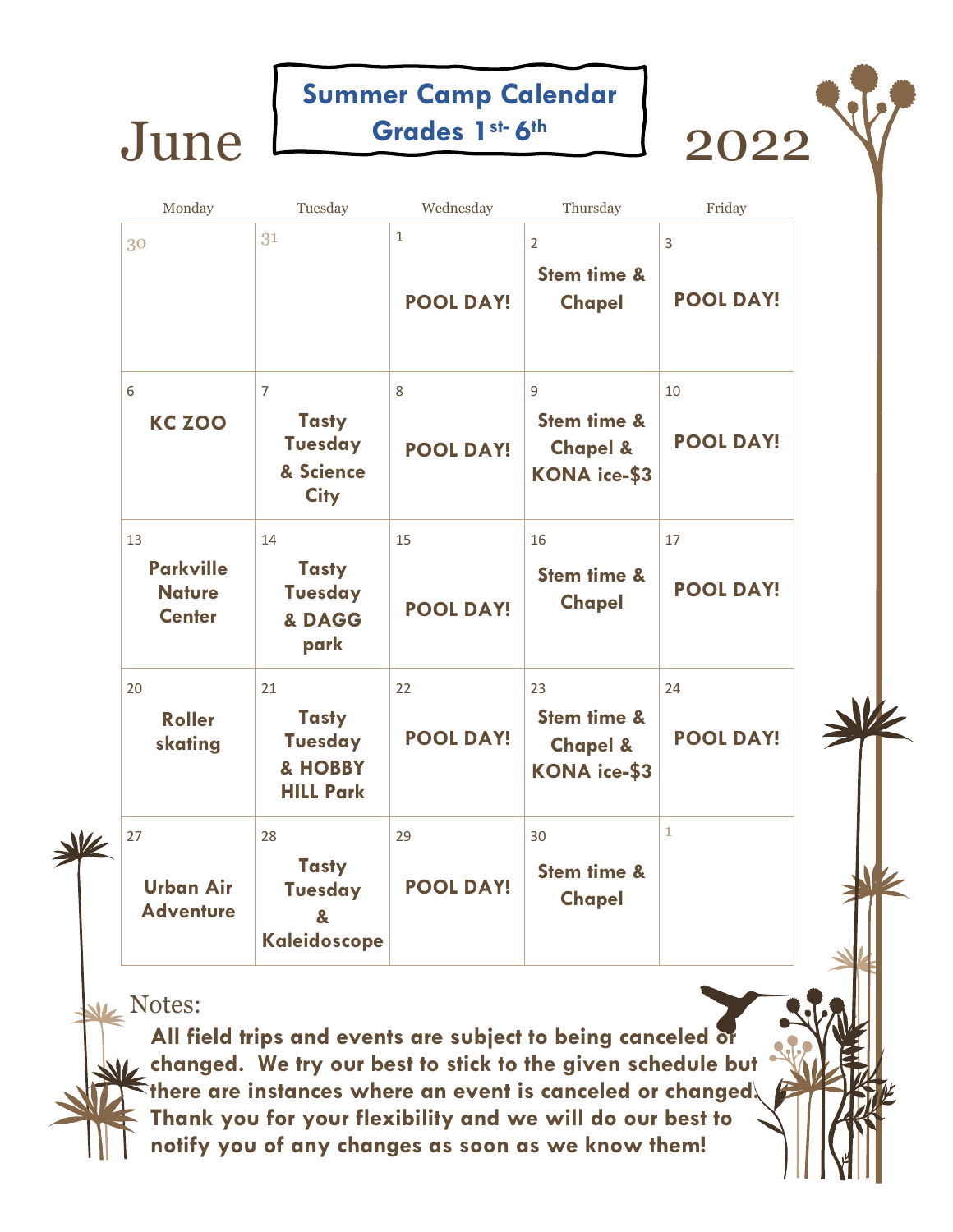Summer Camp Calendar Grades 1st-6th



W

| 4                                                                    | 5                                                          | 6                | $\overline{7}$                                            | 8                |   |
|----------------------------------------------------------------------|------------------------------------------------------------|------------------|-----------------------------------------------------------|------------------|---|
| <b>CLOSED!</b><br><b>HAPPY</b><br><b>BIRTHDAY</b><br><b>AMERICA!</b> | <b>Tasty</b><br><b>Tuesday</b><br>& Parkville<br>Mini-golf | <b>POOL DAY!</b> | Stem time &<br><b>Chapel</b>                              | <b>POOL DAY!</b> |   |
| 11                                                                   | 12                                                         | 13               | 14                                                        | 15               |   |
|                                                                      | <b>VACATION BIBLE SCHOOL!</b>                              |                  |                                                           |                  |   |
| 18                                                                   | 19                                                         | 20               | 21                                                        | 22               |   |
| <b>Above All</b><br><b>Trampoline</b><br><b>Park</b>                 | <b>Tasty</b><br><b>Tuesday</b><br>& DAGG park              | <b>POOL DAY!</b> | Stem time &<br><b>Chapel &amp;</b><br><b>KONA</b> ice-\$3 | <b>POOL DAY!</b> | Ê |
| 25                                                                   | 26                                                         | 27               | 28                                                        | 29               |   |

**Gladstone** Bowl **Tasty** Tuesday & English Landing POOL DAY! | Stem time & **Chapel** POOL DAY!

Notes:

All field trips and events are subject to being canceled changed. We try our best to stick to the given schedule but there are instances where an event is canceled or changed. Thank you for your flexibility and we will do our best to notify you of any changes as soon as we know them!